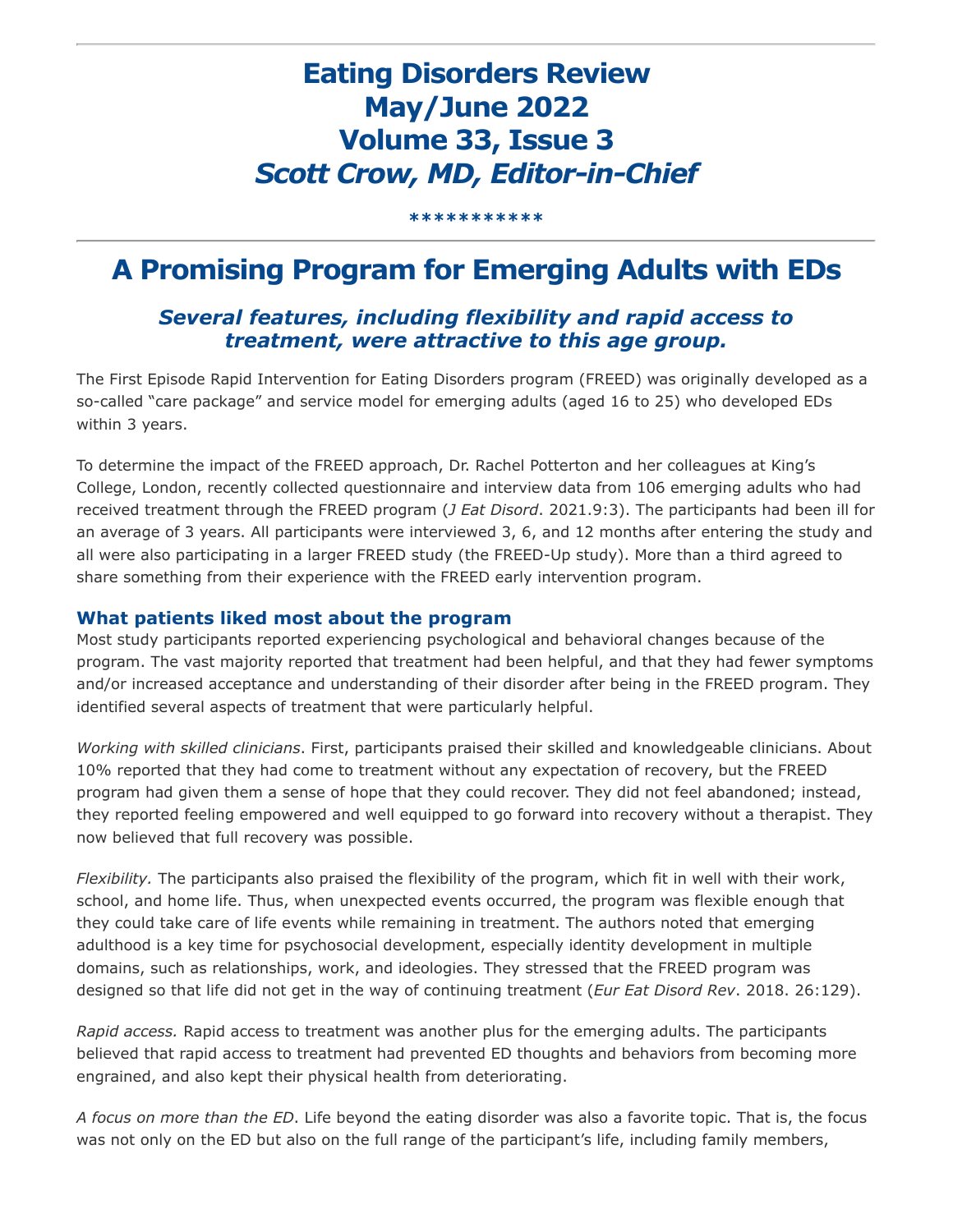friends, work, and special skills and life goals. The participants also liked the fact that the program helped them develop and maintain support networks. Their family was an important support network during treatment, and they judged family support as important to their progress.

*Positive changes.* Whereas most study participants reported seeing noticeable psychological and behavioral changes in themselves, this varied somewhat. Some participants described making positive progress in improvement of symptoms, while others described this in terms of being "freerer" and more able to be themselves or being able to work toward goals other than those involving the eating disorder. While many said they were not yet recovered, treatment had made them feel empowered to work toward recovery.

On the negative side, a handful of participants believed that treatment had not brought changes; others felt the treatment was too brief. The authors pointed out that this finding echoed evidence from the prior and larger FREED-Up study, which showed that FREED patients had significant changes in ED symptoms and individualized outcomes during the course of treatment.

*An individual focus*. Participants also liked the fact that treatment focused on them and, in effect, they became their own therapist. This echoes the fact that emerging adulthood is a key time for selfdevelopment and tends to be characterized by attitudes of self-reliance (*J Adult Dev*. 2015. 22:1).

The authors believe their study results provide further support for early intervention and developmentally informed care for those with EDs. According to them, future treatment approaches should include encouraging patients to seek help earlier. The design of the program includes very rapid access to initial evaluation, which is a challenge to provide but may be a powerful part of the intervention's impact.

## **Internet-based Cognitive Behavior Therapy during the COVID-19 Pandemic**

#### **Nilima Hamid, MSc (Psychiatry) Cardiff University School of Medicine, Cardiff, United Kingdom**

Face-to-face cognitive behavior therapy (CBT) is a primary treatment for eating disorders, but its availability is limited. That is, patients may encounter long waiting times due to lack of trained therapists, or may be worried about the stigma of an ED; cost is another important barrier.

There is evidence that early intervention leads to better outcomes (Beat, 2015), and Internet-based CBT (ICBT) may provide a cost-effective, evidence-based alternative to mitigate the adverse effects of delayed intervention. In particular, the anonymity offered by ICBT may appeal to those who delay seeking treatment because of

*ICBT is a promising approach for the prevention, treatment, and relapse prevention of EDs, and is particularly important when face-to-face CBT is not possible.*

concerns about the stigma associated with

EDs (Ali et al., 2017). The vital need for ICBT in treating EDs at times when direct contact is not an option has only been highlighted by the COVID-19 pandemic, which has led to a shift to telehealth in place of face-to-face consultation.

#### **Who Could Benefit From ICBT?**

The ED research literature is limited in identifying consistent patient characteristics that predict good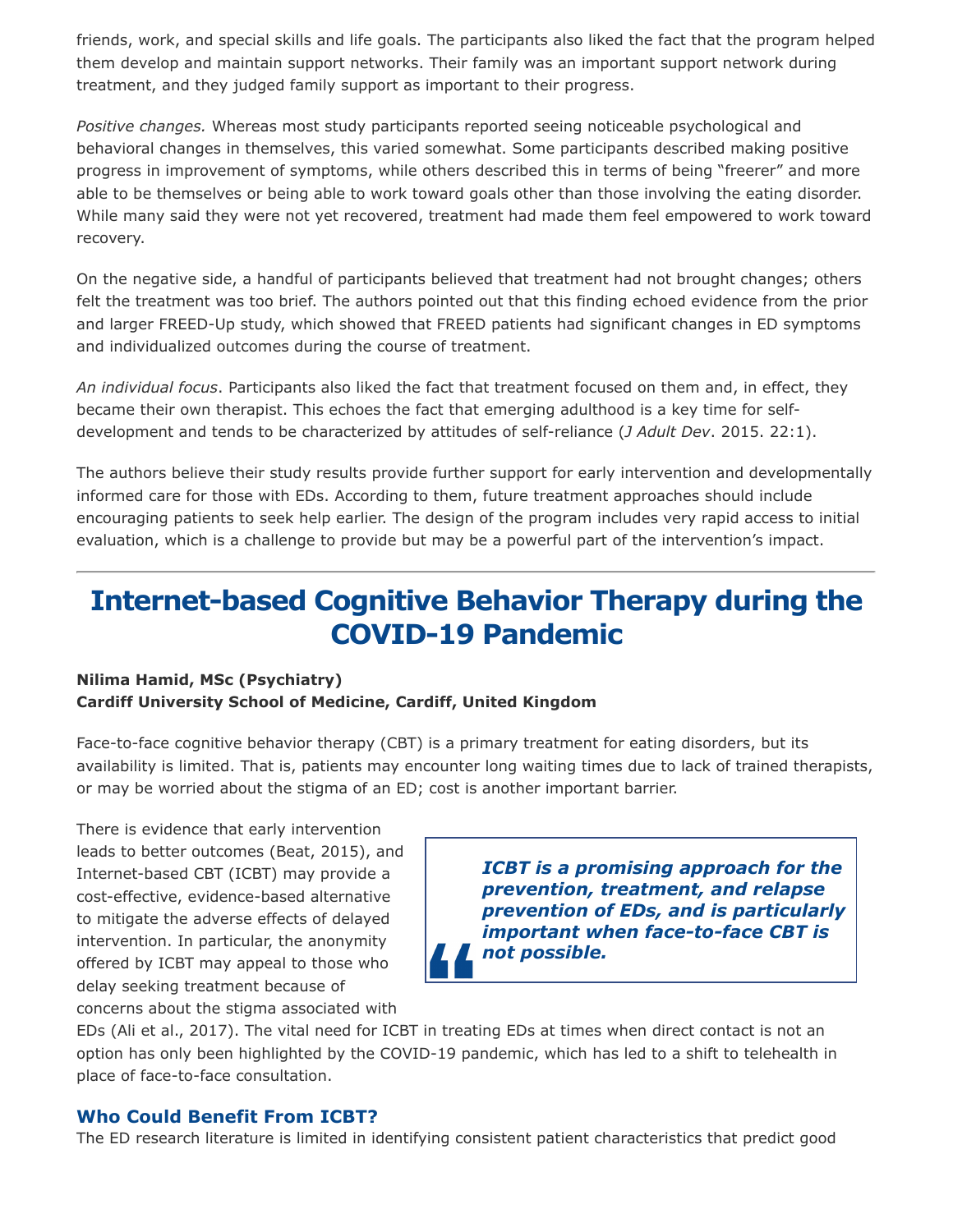outcomes from ICBT ED programs, and further research is badly needed. Today, ICBT programs are targeted at females, and the effects of ICBT on males have not been a focus of research. Internet-based CBT requires patients to have adequate literacy levels and skills in information technology (IT), and no visual or auditory impairment.

Aardoom, Dingemans, Spinhoven and Furth (2013) suggest that ICBT for EDs is more beneficial for persons with less comorbid psychopathology, those who binge-eat vs. those who restrict eating, and those with BED vs. those with BN. Wagner et al. (2015) propose that ICBT is more suitable for persons with BN and related eating disorders not otherwise specified (EDNOS), patients with less severe symptoms (lower baseline binge rate, and lower body dissatisfaction); and those with higher drive for thinness, higher motivation to change, and higher harm avoidance. Some symptoms include excessive worrying, pessimism, shyness, being fearful, doubtful and easily fatigued, as detected with the *Temperament and Character Inventory*. More recently, Levallius, Clinton, Hogdahl, and Norring (2020) found that two personality traits in particular, high Openness to Experience (open-mindedness) and high Conscientiousness, from the *Five Factor Model*, indicated better treatment response to ICBT in full or sub threshold BN patients. These authors thus recommend that baseline personality assessment could facilitate patient selection.

As the level of need for treatment may change over time, monitoring, especially for any deterioration, is essential. Pregnant women need to be monitored closely, and ICBT is contraindicated in persons needing hospitalization, those with suicidal ideations or other risky behaviors, and those with severe mental illness, such as acute AN or major depression, or a psychotic disorder.

#### **What Is The Role of the Therapist?**

The role of the therapist could change in the near future, due to digital intervention - from 'therapist' to 'guide' or 'facilitator' (Yim and Schmidt, 2019). Currently, the evidence base supports the use of trained therapists to deliver ICBT programs. Guided Internet interventions have been found to be superior to unguided interventions (Baumeister et al., 2014), and specialist guidance has been more effective than non-specialist guidance for Internet interventions (Beintner et al., 2014). However, Sanchez-Ortiz et al. (2011) found that most emails from ICBT therapists were supportive, thus advocating the use of nonspecialist guidance in ICBT programs. With enough training, ICBT can be effectively provided by lessexperienced therapists, such as a nurse or primary care physician. This would increase resources, and decrease waiting times and costs.

In face-to-face therapy, a therapeutic alliance is strongly linked to treatment effectiveness (Hillier, 2018). Berger (2017) reports that, from a client's perspective, a therapeutic alliance can develop during guided ICBT. However, Bengtsson et al. (2015) suggest that such an alliance may take longer to form than ordinarily occurs during face-to-face therapy. Other researchers have found that the therapeutic alliance has a positive and significant impact on treatment outcome in Internet interventions (Berger et al., 2019). Further, a good therapeutic alliance could reduce dropout from ICBT; this characteristic of treatment requires further study (Melville et al., 2010). According to Kaiser and colleagues (2021), although therapeutic alliance is important in ICBT, it may play a less critical role than in face-to-face therapy. Promoting such an alliance could improve treatment effectiveness. Interestingly, a study by Sucala et al. (2012) supports equivalence between face-to-face and digital interventions with regard to therapeutic alliance; however, the conclusions from that study are not firm.

#### **Intervention via a Three-Way Alliance**

Internet interventions may be effective via a three-way alliance: the therapeutic alliance between patient and therapist (TA) and the digital therapeutic alliance (DTA) between the patient and his or her computer. Hillier (2018) proposes that digital therapeutic alliances can form, especially with highly personalized digital interventions. There is evidence that the therapeutic alliance between patients and their therapist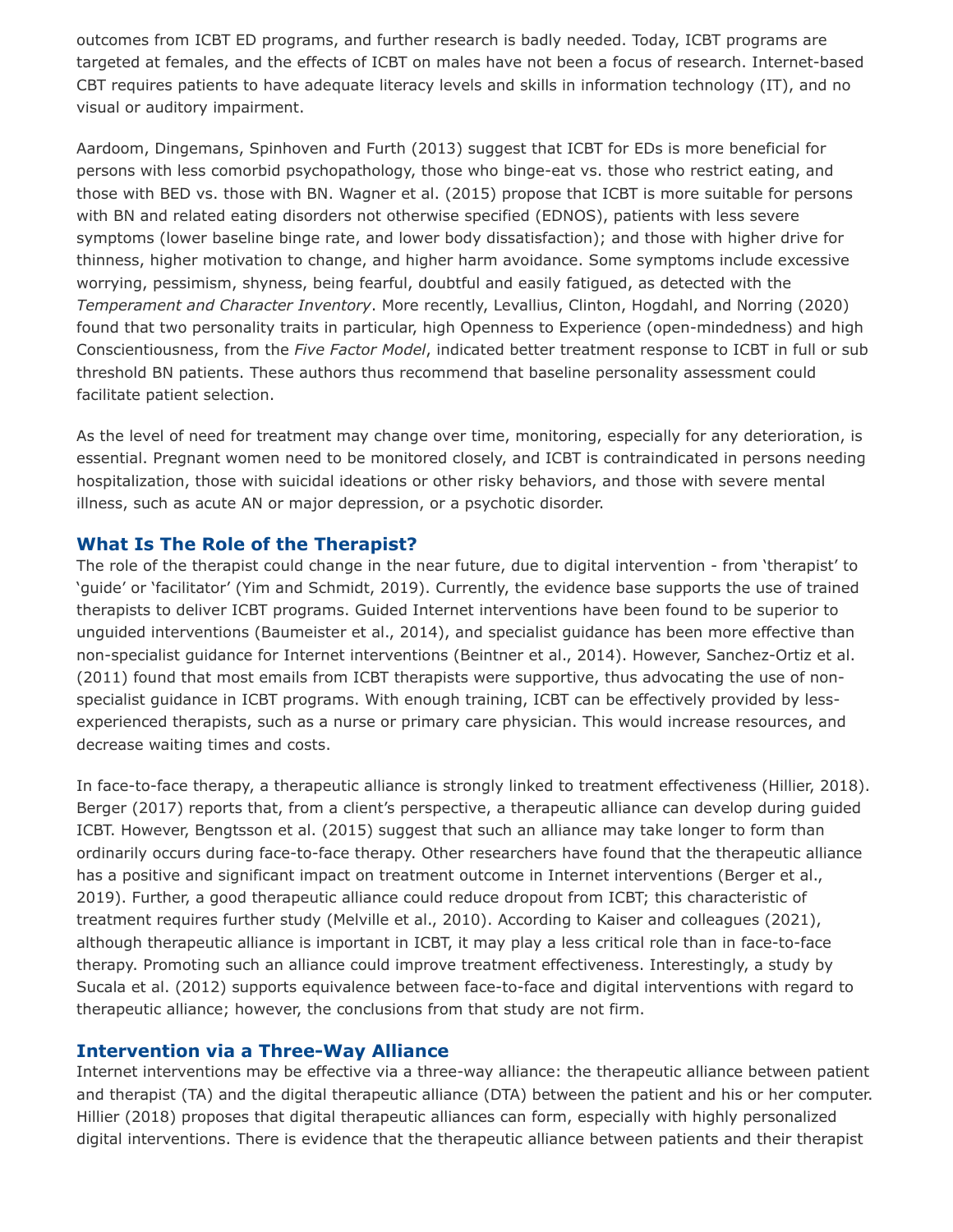is not negatively affected by an additional alliance with a computer (Kiluk et al., 2014). As Cook and Doyle (2002) have written, ED patients experience a stronger therapeutic alliance with multimedia than when only one method of communication is used.

The research literature is sparse, and inconsistent when reporting the results of both patient-therapist (TA) and patient-computer (DTA) alliances in ICBT. Further research will be needed to determine the optimal level of therapist input and clinical expertise, and will better define the role of TA and DTA in ICBT.

#### **Case History 1. Jane**

*Jane is a 20-year-old college student with a 10-month history of BN. She eats very lightly during the day, then binge-eats and purges (using self-induced vomiting) in the evenings and frequently throughout the day during the weekends.*

Both Jane's mother and maternal grandmother have histories of being overweight. Jane was pudgy as a child, and feared that she had inherited the family tendency to being overweight. She disliked her appearance and felt that she needed to eat cautiously, and was very sensitive about any teasing regarding her weight from other schoolchildren, who called her 'fat bum' ("fat butt").

In college, for a while Jane felt accepted by her friends and had a steady boyfriend, and thus thought less about her weight and appearance. However, when her boyfriend graduated a year ahead of her and started working, Jane learned that he was being unfaithful, and the relationship broke down. Jane was very upset and depressed. She began focusing on her weight and appearance again, and thought that the relationship had ended because she was overweight. She started to diet excessively and exercised daily.

Four months later Jane had become gaunt, she was not menstruating regularly, and was subsisting on salads and water. Jane found it difficult to concentrate on her studies because of her preoccupation with eating and her weight, and did not do very well in her exams that year. One evening, Jane felt extremely miserable and lost control over her eating, leading to a big binge. Following this incident, she started binge eating regularly, and once more began to self-induce vomiting to compensate. Jane felt totally out of control, and started putting on a lot of weight. At this point, she contacted her family physician, who referred her to a specialist eating disorder service.

Jane was diagnosed with BN, and because CBT is the treatment of choice, she was offered group CBT or the ICBT self-help treatment program, *Salute BN* (Wagner et al., 2015) with email support from a therapist. Jane opted for the latter because it was cheaper, briefer, more convenient, and she could start treatment immediately.

After being given the secure login details, Jane worked on an online module each week, and a therapist checked her progress weekly and answered her questions via email. The first module covered psychoeducation about BN, and Jane realized that her restrictive eating and compensatory behaviors such as purging could maintain binge-eating. She also realized that her binge eating was triggered by extreme dieting and stress.

Supported by her therapist, Jane worked through all 7 modules. These included : (1) self-monitoring her eating, in order to be able to make changes; (2) establishing a balanced meal plan so that binge-eating became less likely; (3) taking measures to prevent binge-eating, such as identifying triggers to bingeeating; and (4) using problem-solving to formulate positive coping strategies. Finally, she learned not to diet by adding healthy foods to her diet and no longer thinking of certain foods as 'binge' foods, and hence forbidden. Jane learned to deal with unhelpful distorted thoughts by reframing them with more helpful alternative thoughts. By doing so, her food cravings and binge eating diminished, and her weight, rather than escalating as she expected, stabilized with time.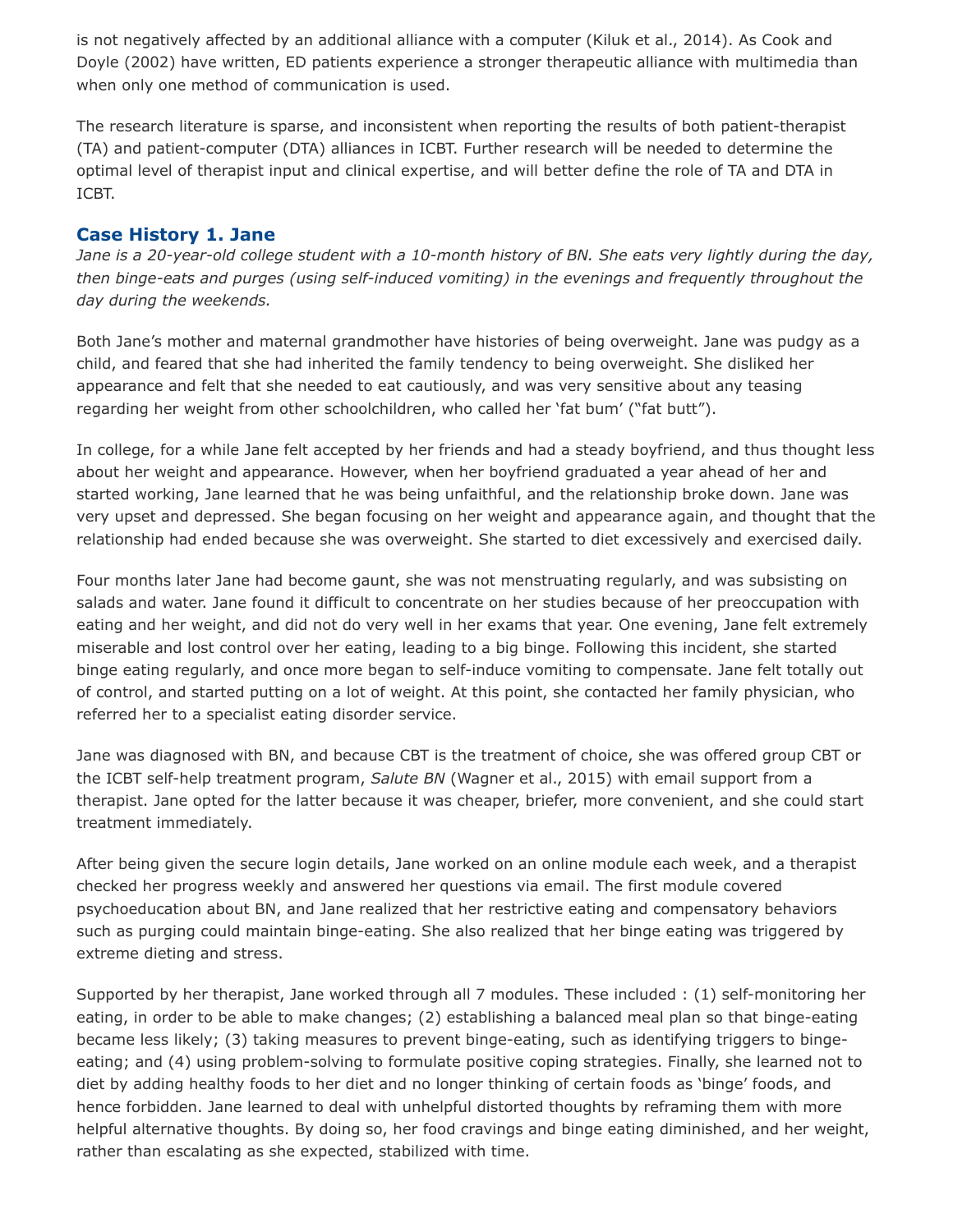Following completion of the ICBT program, Jane was binge eating only once or twice a week. She was more confident and in control of her life and felt empowered by the skills she had acquired, so that she could envision a life without BN. Jane maintained weekly email contact with her therapist for a follow-up period of another month, at which point she was asymptomatic.

#### **Case History 2. Katerina**

*Katerina is 19 years old, and has a 7-month history of AN. She controls her eating, and weighs herself several times a day. She has had problems with food all her life and has purged (self-induced vomiting) most of her life. She tells her mother that she will eat her meals upstairs, but does not eat them and instead hides the food around her bedroom. Although Katerina has reached menarche, she looks like she is 15 or 16 years old. Despite being extremely small and petite, she considers herself to be very overweight.*

Katerina was adopted as a child and has had no contact with her birth parents. Her childhood was plagued by her 'fussy eating,' possibly triggered by being marginally overweight for a brief period prior to puberty. Later, when she was in college, low self-esteem led her to have many sexual partners to feel better about herself. Now she is very ashamed about her promiscuity. In her second year in college, Katerina's adoptive parents divorced, and she ended up staying with her mother. Her father moved abroad, and she rarely sees him. During this stressful period of her life, Katerina was suspended from her classes because she was unable to keep up with her coursework. This was mainly due to her perfectionism, which was making her spend far too much time completing her classwork.

At this point, Katerina felt totally out of control of her life, and her eating problems worsened to a stage where she was just eating lots of materials like toilet paper and any other items that would fill up her stomach. Her body mass index (BMI, kg/mg2) plummeted to 14.5, and her menstrual periods ceased. At the same time, her mother had found lots of food stored around Katerina's bedroom, and took her to the family's primary care physician, who referred Katerina to a specialist eating disorder service.

Katerina was diagnosed with AN, and because she was willing to cooperate with treatment she was managed as a psychiatric inpatient until she reached a safe weight. At this point, she was discharged to a community psychiatric service to receive psychological treatment for her ED. In order to maintain the gains of hospital treatment, Katerina was offered the ICBT self-help relapse prevention program, *VIA* (Fichter et al., 2012). She accepted ICBT because it did not involve any travel, and she could work at her own pace.

After logging in securely, Katerina started the introductory chapter, which explained the program. After this, she worked through the next nine online chapters with a therapist who provided weekly email support that was gradually tapered off as she progressed through the program. Katerina covered psychoeducation about AN, and gained an understanding of the physical, behavioral, and psychological effects of her ED. She self-monitored her eating and dealt with restrictive eating patterns, which helped her increase her weight to a normal range. This enabled her to resume normal eating patterns, and she learned to avoid resorting to compensatory behaviors, such as purging, to control her weight. Furthermore, Katerina used strategies such as modifying her distorted thinking about her eating and weight to improve her negative body image and behavior. There was also a moderated discussion group and a monthly online (synchronous) one-hour group chat. Katerina found it very helpful to talk to others who were experiencing similar problems.

After a one-month follow-up period of email support from her therapist, Katerina had normalized her eating and weight. Even though she still had some concerns about eating and weight, she now felt in control of her life and could visualize a future without AN.

### **Conclusions**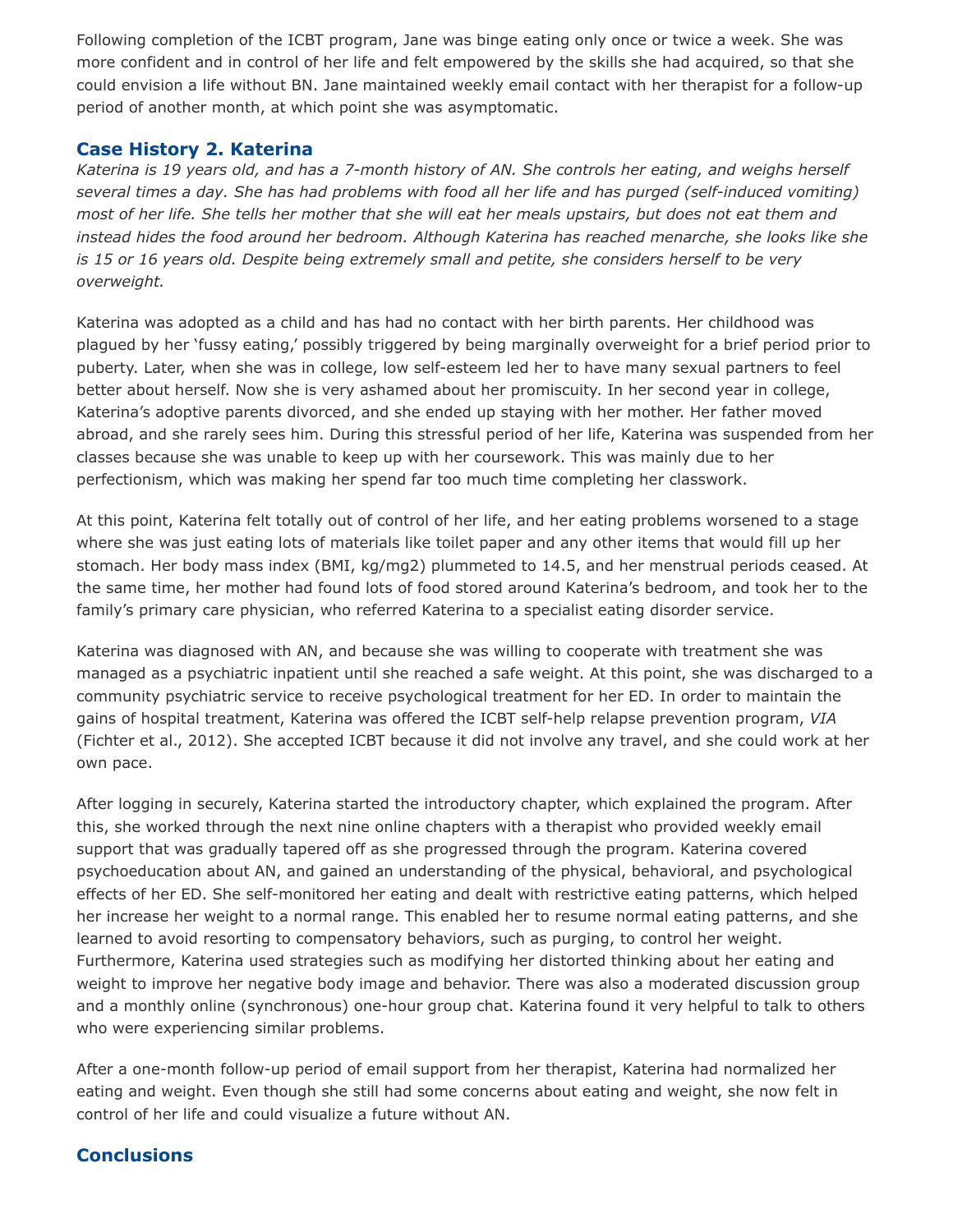Internet-based CBT is a new approach, and research on its effectiveness is minimal. However, ICBT is promising for the prevention, treatment, and relapse prevention of EDs, and is particularly important in circumstances where face-to-face CBT is not possible, as has been the case during the COVID-19 pandemic.

#### **Suggested Reading**

Aardoom JJ, Dingemans AE, Spinhoven P, Furth EF. Treating eating disorders over the internet: A systematic review and future research directions. Int J Eat Disord. 2013. 46:539.

Ali K, Farrer L, Fassnacht DB, Gulliver A, Bauer S, Griffiths KM. Perceived barriers and facilitators towards helpâ€seeking for eating disorders: A systematic review. Int J Eat Disord. 2017. 50:9.

Baumeister H, Reichler L, Munzinger M, Lin J. The impact of guidance on Internet-based mental health interventions — A systematic review. Internet Interventions: The Application of Information Technology in Mental and Behavioural Health. (2014). 1: 205.

Beat. The costs of eating disorders. Social, health and economic impacts. 2015. Retrieved from https://www.beateatingdisorders.org.uk/uploads/documents/2017/10/ the-costs-of-eating-disordersfinal-original.pdf.

Beintner I, Jacobi C, Schmidt UH. Participation and outcome in manualized self-help for bulimia nervosa and binge eating disorder. A systematic review and metaregression analysis. Clin Psychology Rev.2014. 34:158.

Bengtsson J, Nordin S, Carlbring P. Therapists' experiences of conducting cognitive behavioural therapy online vis-á-vis face-to-face. Cog Behav Ther. 2015. 44: 470.

Berger T. The therapeutic alliance in internet interventions: A narrative review and suggestions for future research. Psychother Res. 2017. 27:511.

Cook JE, Doyle C. Working alliance in online therapy as compared to face-to-face therapy: preliminary results. Cyberpsychol Behav. 2002. 5: 95.

Fichter MM, Quadflieg N, Nisslmüller K, Lindner S, Osen B, Huber T, Wünsch-Leiteritz W. 2012. Does internet-based prevention reduce the risk of relapse for anorexia nervosa? Behav Res Ther. 2012. 50:180.

Hillier L. Exploring the nature of the therapeutic alliance in technology-based interventions for mental health problems. (MPhil). May 2018. Lancaster University. Kaiser J, Hanschmidt F, Kersting A. The association between therapeutic alliance and outcome in internet-based psychological interventions: A meta-analysis. Computers in Human Behavior. 2021. 14: doi:10.1016/j.chb.2020.106512.

Kiluk BD, Serafini K, Frankforter T, Nich C, Carroll KM. Only connect: The working alliance in computerbased cognitive behavioral therapy. Behav Res Ther. 2014. 63:139.

Levallius J, Clinton D, Hogdahl L, Norring C. Personality as predictor of outcome in internet-based treatment of bulimic eating disorders. Eat Behav. 2020. 36: 101360. doi:10.1016/j.eatbeh.2019.101360.

Melville KM, Casey LM, Kavanagh DJ. Dropout from Internet-based treatment for psychological disorders. Brit J Clin Psychol. 2010. 49:455.

Probst GH, Berger T, FlÃ¼ckiger C. (In German). Die Allianz als Prädiktor fÃ¼r den Therapieerfolg internetbasierter Interventionen bei psychischen Störungen: Eine korrelative Metaanalyse.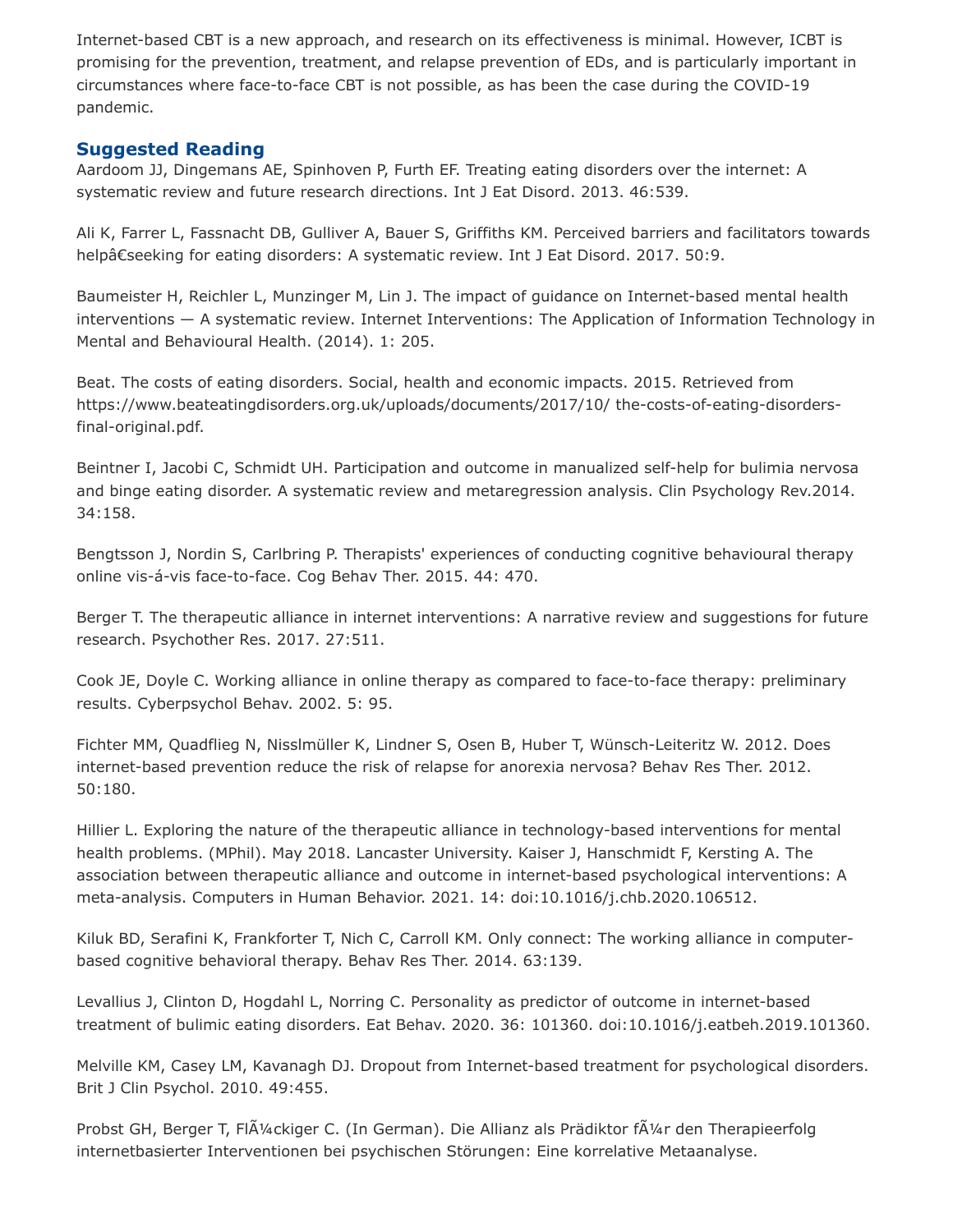Verhaltenstherapie. 2019. 29: 182. Sanchez-Ortiz VC, Munro C, Startup H, Treasure J, Schmidt U. The role of email guidance in internet-based cognitive-behavioural self-care treatment for bulimia nervosa. Eur Eat Disord Rev. 2011. 19:342.

Sucala M, Schnur JB, Constantino MJ, Miller SJ, Brackman EH, Montgomery GH. The therapeutic relationship in e-therapy for mental health: a systematic review. J Med Internet Res. 2012. 14: e110. doi:10.2196/jmir.2084.

Wagner G, Penelo E, Nobis G, Mayrhofer A, Wanner C, Schau J, Karwautz A. Predictors for good therapeutic outcome and drop-out in technology assisted guided self-help in the treatment of bulimia nervosa and bulimia like phenotype. Eur Eat Disord Rev. 2015. 23: 163.

Yim SH, Schmidt, U. Experiences of computer-based and conventional self-help interventions for eating disorders: A systematic review and meta-synthesis of qualitative research. Int J Eat Disord. 2019. 52: 1108.



### **The Author**

Nilima Hamid, MSc (Psychiatry) is an honorary tutor in the MSc Psychiatry program at Cardiff University School of Medicine, Centre for Medical Education, Cardiff, United Kingdom.

## **From Across the Desk**

### *Help for Older Patients*

Our casual friend finally reached out for help. AJ, whom we hadnâ€™t seen in many years, called to ask us to take her to an emergency room. This confident, extremely independent and private person had longtime weight and eating patterns that were always troublesome. But now she had painful GI problems that had prevented her from eating for several days. For several years, even as we thought she was dangerously thin and told her so, she quickly changed the subject. After all, she was in her early 60s! and knew better than all of us. This time was different: now she weighed 95 lb at 5â€™6â€ tall, and hadnâ€™t been able to eat for several days. This meant a trip to the ER. Would she accept help, we wondered? And was this AN, which we had suspected for some time? She had no primary care physician, no car, no family close by, and no health insurance beyond Medicare. What were we all thinking? How could we intervene? Would she accept help, and what did â€œhelpâ€ mean to a stubborn senior citizen? Was eating disorders treatment available for her? In the end, after a physical workup, she was sent home.

How can we increase recognition of EDs across the lifespan? How could we help her? Who could help her when she refused all help? In a future issue, we will explore the dilemma and challenges of older adult patients who have never been diagnosed or treated for an ED. [Also see â€œWorking with Patients with Severe and Enduring Eating Disordersâ€ in the September-October 2021 issue.]

In this issue, also see an article on a program that uses the Internet to administer cognitive behavior therapy ("Internet-based Cognitive Behavioral Therapy during the COVID-19 Pandemic") and a study looking at the use of BMI to classify patients with severe anorexia nervosa.

As we happily greet spring, we are reminded that there is no season for treating eating disordersâ€"cases arise in all seasons, with and without pandemics, and among all age groups.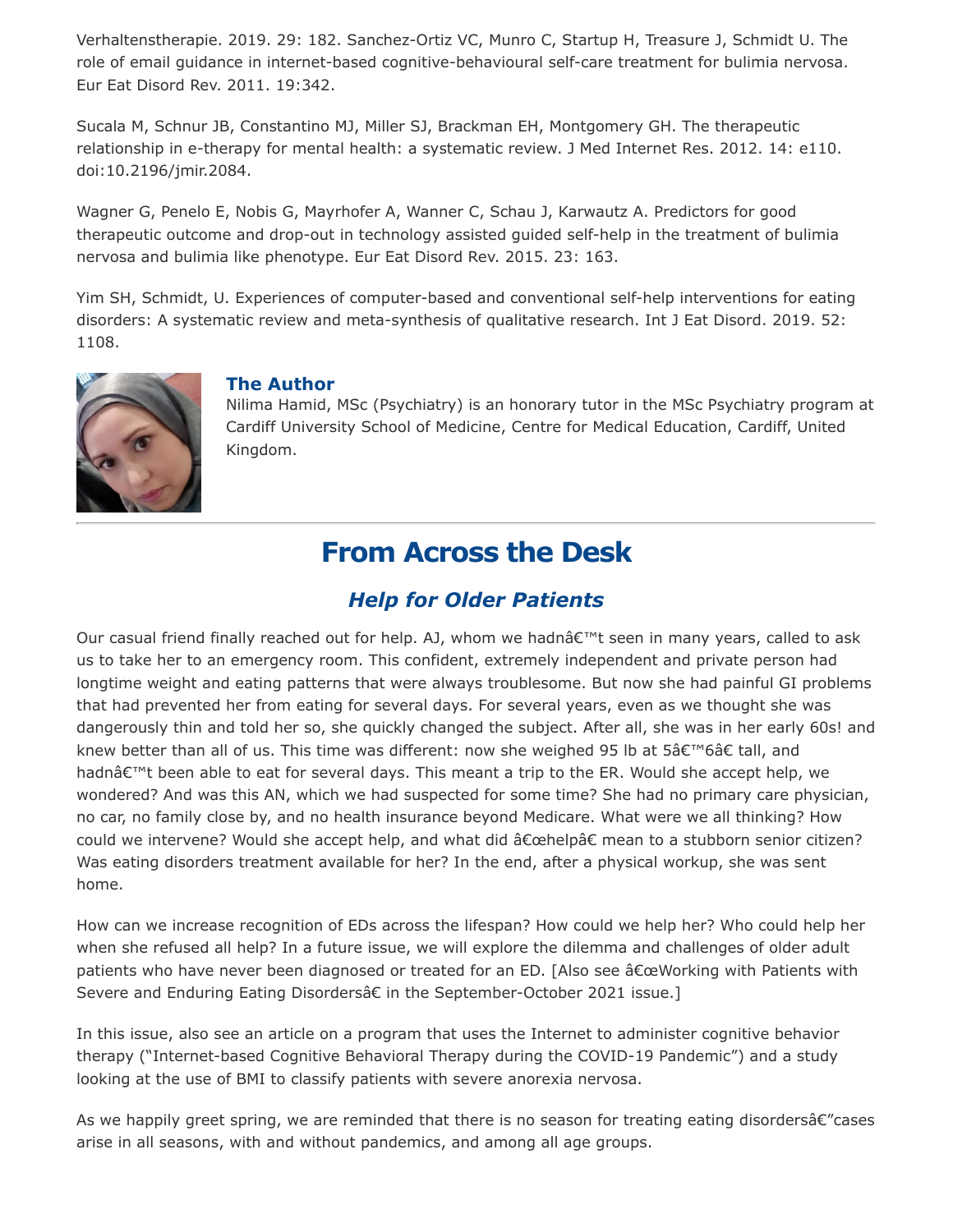## **Body Mass Index and Severe AN**

### *A longtime standard did not apply well to severe disease.*

Using body mass index (BMI, mg/kg<sup>2</sup>) to establish the severity of disease among patients with EDs is still being debated. How accurately can BMI be tied to a diagnosis of an eating disorder? In 2013, the *DSM-5* established guidelines for BMI: (1) mild, BMI >17; (2) moderate, between 16.0 and 16.9; (3) severe, [between 15 and 15.9, and \(4\) extreme, <15\). \[See the NIH table for calculating BMI:](https://www.nhlbi.nih.gov/health/educational/lose_wt/BMI/bmi_tbl.htm) **Body Mass Index Table 1 (nih.gov)**.] However, the validity of these severity markers is not yet firmly established.

Recently, a team of researchers sought to establish BMI levels for a group of seriously ill hospitalized AN patients. Their study included 193 people with AN during voluntary hospitalization at the Eating Disorders Center of the University of Turin Hospital, from December 2016 to July 2021 (*J Clin Med*. 2022. 11:542).

#### **Testing current guidelines**

Dr. Federica Toppino and colleagues designed the study to test possible BMI guidelines for severely ill AN inpatients. The authors had two major goals: to explore an extreme guideline (BMI <13.5), and to verify treatment outcome according to the severity of BMI. Study participants

*The data did not support using BMI classifications to define the severity of disease among inpatients with severe AN.*

completed a series of questionnaires, including the *Eating Disorders Examination-Q,* the *State-Trait Anxiety Inventory,* and the *Body Shape Questionnaire*, among others. In addition, the researchers recorded socio-demographic and clinical characteristics when patients were first admitted to their hospital and again when they were discharged. All study participants also participated in a clinical interview when they left the hospital.

The participants were all Caucasians, and were voluntarily admitted to the hospital; none left the program against medical advice. A glimpse of the group showed that 5.4% were males, and 74.5% were diagnosed with restricting-type AN (AN-R), while 43, or 25.6%, had binge-purge type AN (AN-BP). The patients ranged in age from 18 to 56 years, and the mean BMI was 14.3.

Participants were placed into three groups based on their BMIs: non-extreme BMIs (NE-AN), or BMI ≥ 15; extreme BMIs (E-AN), between 13.6 and 14.9; and extreme BMIs (VE-AN), <13.5. Patients in the VE-AN and E-AN groups had similar eating psychopathology scores. The E-AN group had intermediate scores (although not statistically different from those of VE-AN), while, perhaps surprisingly, the NE-AN group had the most severe scores. The same trend was found for trait anxiety, depressive symptoms, and body image concerns. That is, the VE-AN and E-AN groups reported less severe scores when compared to the NE-AN group, with effect sizes ranging from medium to large.

The authors noted that treatment commonly intensified when a patient's BMI was low, and the three groups had different lengths of hospitalization and longer stays than those at lower BMI scores; this was seen on all measures. All patients improved with hospitalization independently of their BMIs. The authors pointed out that treatment is commonly intensified when a patient's BMI is low, and the three groups had different lengths of hospitalization and longer stays than those at lower BMIs.

#### **BMIs did not relate to severity of disease**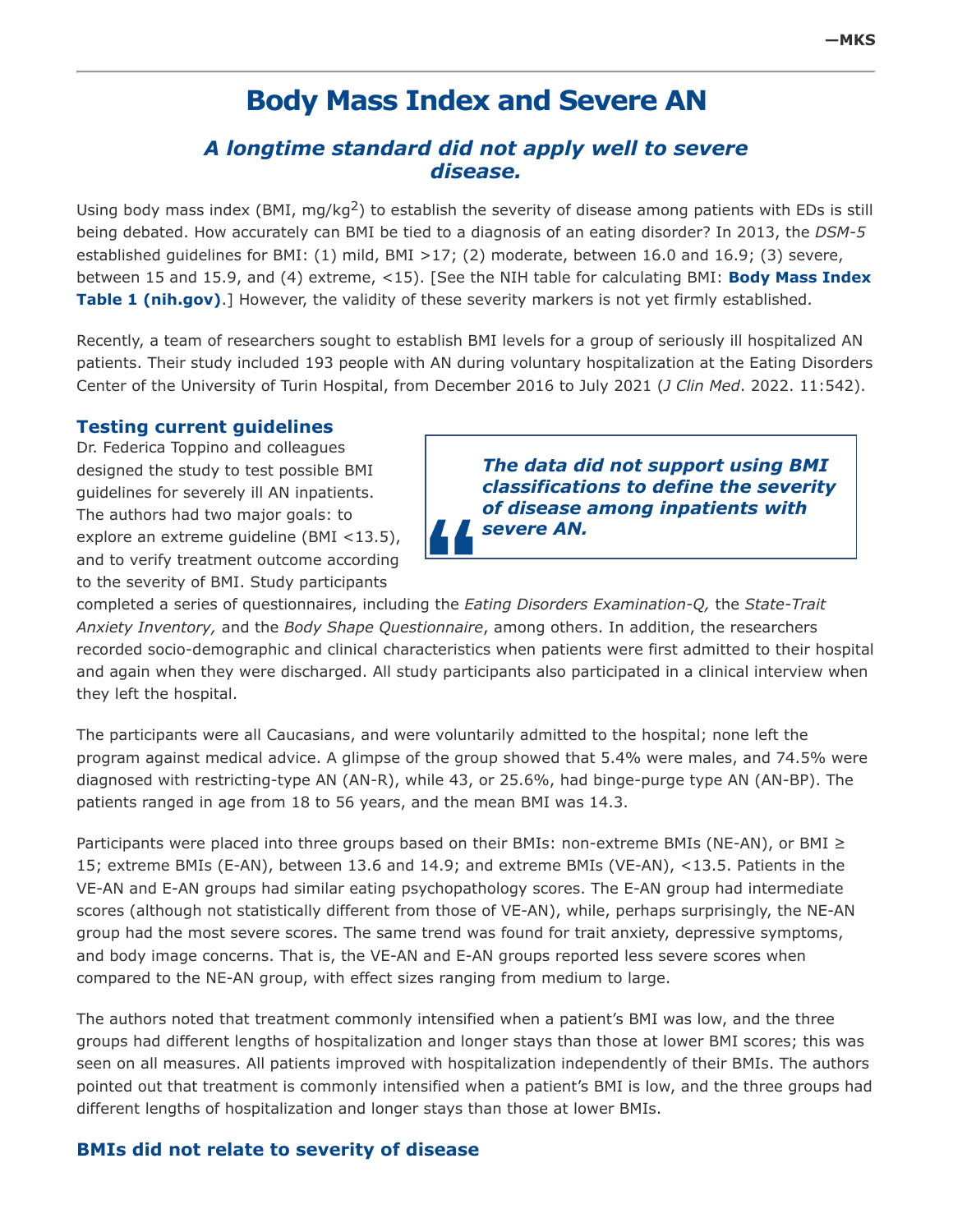The authors concluded that their data did not support the validity of using BMI classifications to define the degree of severity of disease for inpatients with AN. In addition, and contrary to their original hypothesis, the authors found that patients with BMIs <13.5 did not form a separate clinical group. Even with severe emaciation, hospitalization improved baseline conditions, and patients had similar trajectories despite their BMIs. The researchers concluded that a better classification method for using BMI needs to be found for severely ill AN patients.

Thus, the challenge of finding useful severity classifications for those with AN persists.

# **Emotional Abuse and Neglect during Childhood**

### *A study shows that abuse and neglect can lead to subsequent personality disorders.*

While sexual abuse during childhood has received wide attention in media and clinical reports, fewer clinical trials have evaluated the results of emotional abuse and neglect during childhood.

A team of German researchers led by psychotherapist Dr. J. Spiegel at Vivantes Hospital Urban, Berlin, sought to better define the long-term connection of emotional abuse and neglect during childhood and problems later in life (*Eat Weight Disord*. 2022. 27:131). The study investigated correlations between childhood emotional neglect (CEN), childhood emotional abuse (CEA), and obsessive-compulsive and borderline personality styles in female inpatients 14 to 18 years of age who were currently receiving ED treatment.

#### **Abuse and neglect and development of two EDs**

CEN and CEA seem to be particularly important in the development of AN and BN (*Psychopathol*. 2012. 45:61). CEN is predominantly passive, and can be described as a lack of emotional affection or appreciation for a child. In CEA, a child is continuously hostilely rejected or devalued. Emotionally abused and neglected children are at increased risk for lower academic performance and lower IQs during childhood, and the effects of childhood maltreatment extend into later life.

The authors point out that CEN and CEA are also associated with an increased risk of developing a personality disorder (PD). For example, Johnson et al. found that CEA increased the risk for developing PDs (*Compr Psychiatry*. 2001. 42:16). Personality styles and PDs seem to play a central role in the development and maintenance of AN and BN, and have also been found to affect prognosis and treatment response. PDs are highly comorbid in AN and BN compared to those reported among healthy controls.

CEA is associated with borderline personality style in adolescent inpatients with binge-purging eating disorders (binge-purge type AN (AN-BP), and BN). Personality styles and PDs seem to play a central role in developing and maintaining AN and BN, and have been found to exacerbate prognosis and treatment response. PD comorbidity rates of 14.1% in patients with AN-R, 58.8% in those with AN-BP, and 48.0% in those with BN have been reported among adolescents. Significantly higher rates of comorbid borderline PDs have been found in BN and AN-BP patients (33.0 % and 29.4%, respectively) compared to AN-R patients (12%),

#### **The study group**

The authors recruited adolescents with EDs from a unit specializing in treating EDs at a child and adolescent psychiatry department. The study group included 128 female adolescents 14 to 18 years of age. Fifty-four participants had restricting-type AN (AN-R; 42.2%), and 33 had binge-purge type AN (AN-BP; 57.8%). Fifteen had BP-AN, and 18 had BN. Fifty healthy teens recruited from local high schools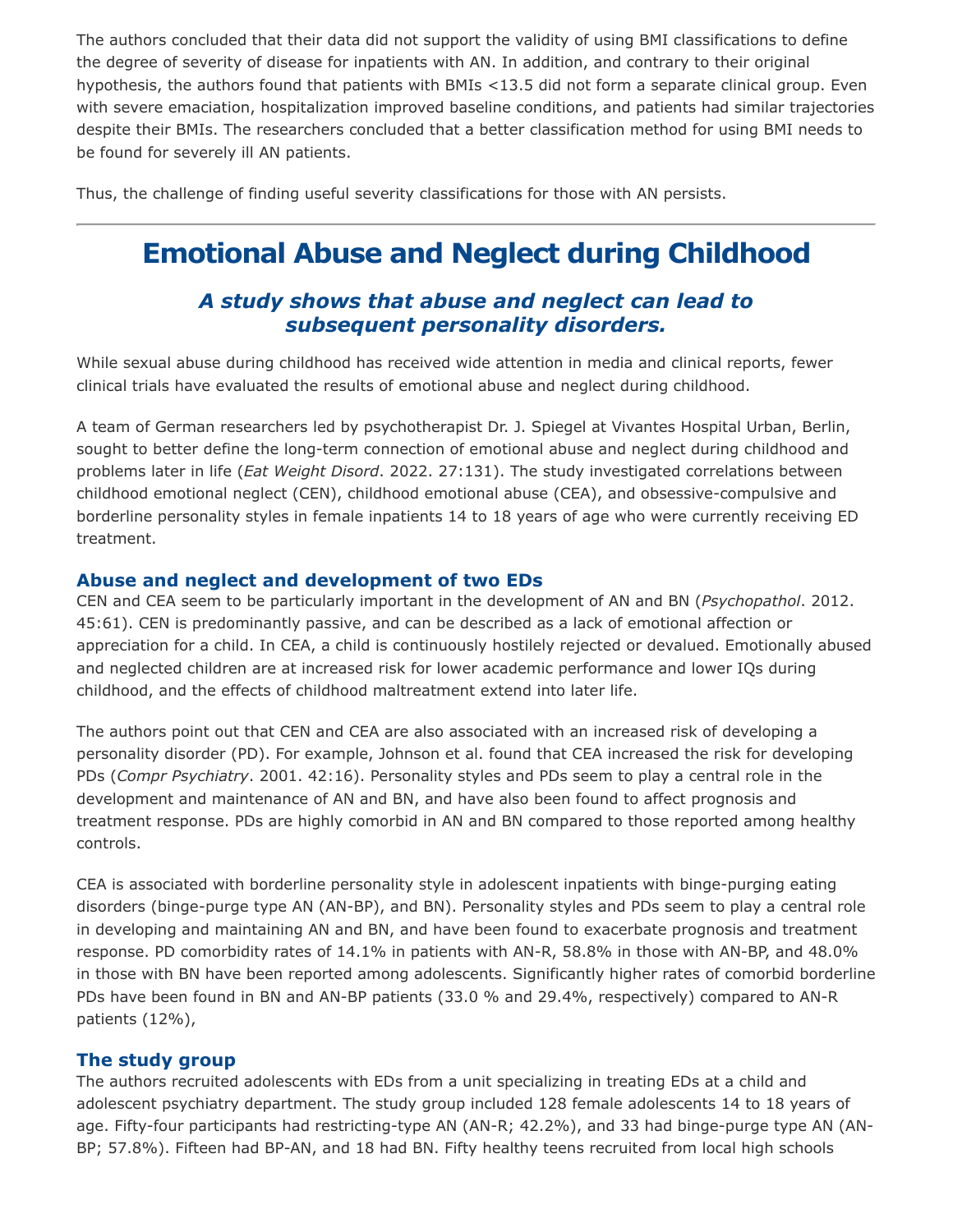made up a control group.

CEN and CEA were assessed with the *Childhood Trauma Questionnaire* (CTQ), while the *Personality Style and Disorder Inventory* was administered to determine personality styles.

#### **Differences emerged among the groups**

Age differed significantly among the groups; individuals in the BP-ED group were the oldest. BMI and BMI percentiles were lowest among those with AN-R. Those in the BP-ED group had the most comorbidities, particularly mood disorders. This was reported regardless of the individual group.

Contrary to their original hypothesis, the authors did not find any association between CEN, CEA, and obsessive-compulsive personality style among the AN-R patients. Adolescent AN-R patients who had experienced CEA or CEN did not appear to develop compulsive behaviors as a strategy to regulate their emotions. However, these results contrasted with those reported in previous studies (for example, *Comp Psychiatry*. 2001. 42:16 and *Am J Psychiatry*. 1994. 151:1122). These inconsistencies may be due to methodological differences, such as the investigation of personality style vs. PD, or the focus on CEA and CEN vs. sexual and physical abuse, say the authors. In addition, the authors' study focused on adolescents, while previous studies had only included adults. Moreover, previous studies overlooking and minimizing psychological problems appear to be more common in studies of patients with AN and AN-R than for those with BN (*Am J Psychiatry*. 2007. 164:108). Therefore, it is also possible that patients with AN-R scored lower on the CTQ subscales because they had denied traumatic experiences in childhood.

The study results also showed that abuse in childhood is associated with borderline personality style in adolescent inpatients with binge-purge EDS, including AN, BP-type, and BN. In addition, the authors found that living in a traumatic environment, such as one including CEA, may play a role in the development and maintenance of borderline personality styles and BP-ED. However, they add that longitudinal studies will be needed to investigate this potential association.

There were some study limitations. For example, the sample size was small, especially for the BP-ED subgroup. Also, CEN and CEA were assessed retrospectively with a self-report questionnaire rather than with clinical interviews. In addition, there was no information about the intensity, duration, or timing of CEN and CEA.

These findings highlight the impact of CEN and CEA upon the way people present in treatment settings, according to Dr. Spiegel and colleagues.

# **Joint Hypermobility**

### *A condition that can interfere with the sense of body and body image.*

Joint hypermobility, or JHM, isn't reported often, but a recent study points out that overly mobile joints aren't uncommon among eating disorder patients, particularly those with AN. The study found JHM in more than 40% of participants, compared to the 10% to 20% of the general population (*Front Psychiatry*.2021. 803614).

JHM has also been related to neuropsychiatric conditions, especially anxiety disorders. In 2013, Goh et al. were the first to report hypermobile joints among people with eating disorders (*J Eat Disord*. 2013. (suppl 1) 045 doi:10/1186/2050-2974-1-S1-045). Other studies have linked HMJ to eating disorders, and have found this condition more commonly among ED patients than in relatives and controls.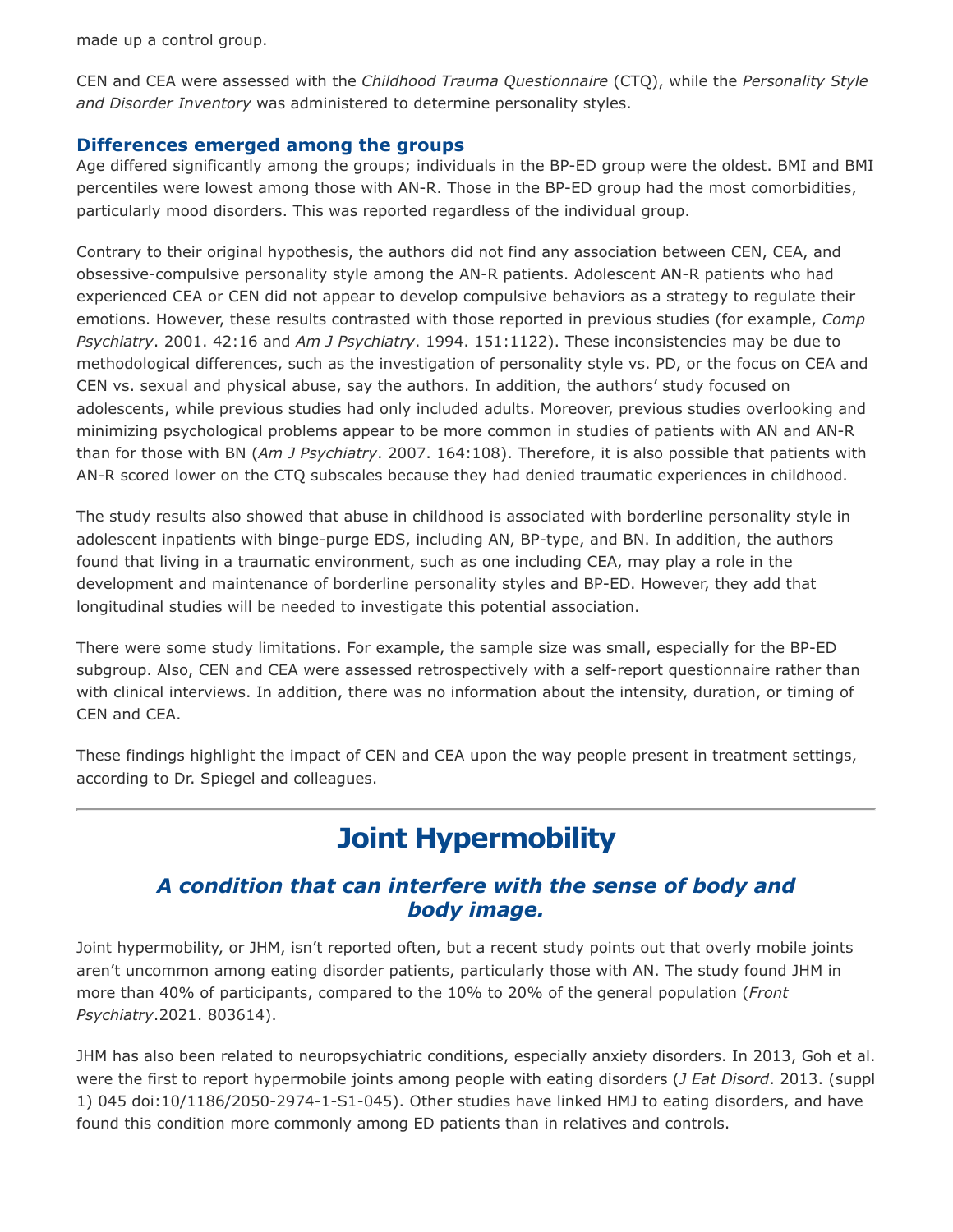### **A comparison of outpatients with HMJ and those without**

Dr. Carolina Baeza-Velasco and others at the Department of Emergency Psychiatry and Acute Care, CHU Montpelier, France, and the University of Barcelona, Spain, recently assessed 53 outpatients with eating disorders, to compare their course with that of patients with hypermobile



joints and ED patients without HMJ. The study participants included men and women clinically diagnosed at the ED Unit at the authors' center in Barcelona. Patients with different types of EDs were enrolled in the study between June 2019 and March 2021.

The researchers used a series of physical tests and questionnaires, including the *Beighton Score* for JHM, the most widely used and probably the most reliable tool to assess this condition. With this test, individuals are asked to perform 5 maneuvers, and then score 1 point for each side of the body tested. The 5 motions include the following: passive dorsiflexion of the fifth metacarpal joint, passive thumb opposition to the forearm, passive hyperextension of the elbow and of the knee, and, finally, placing both hands flat on the floor in front of both feet while keeping the knees straight. The authors used the original scoring system of ≤4 of a possible 9 points to make the diagnosis.

Study participants also completed several questionnaires, including the *Detailed Flexibility Questionnaire,* or *DFlex*, a self-report questionnaire that assesses cognitive rigidity, and that coincidentally can reveal symptoms of the rigid perfectionism commonly found in ED patients. The authors also evaluated patient fatigue and pain during the final week of the study.

#### **Significant differences were noted between the groups.**

As expected, a high percentage of patients with EDs (more than 41% of the 36 participants) were positive for JHM, based on their *Beighton* scores. However, the researchers found no connection between BN and JHM. The authors did observe significant differences between participants with and without hypermobile joints (77% vs. 61%, respectively). The non-hypermobile group mostly presented with the restrictive type of AN, while the hypermobile group mostly presented with binge-purge AN. Those with HJM were significantly younger, had greater joint pain and easy bruising, had their EDs for a shorter time, and were less likely to have cognitive rigidity. Thus, the degree of cognitive rigidity, age, and duration of the ED could be used to predict the status of JHM in this group.

#### **Hypermobile joints can signal vulnerability to an ED.**

JHM tissue fragility and impairment of proprioception, common in joint hypermobility, may affect an individual's development and secure sense of body, and may also interfere with an accurate body image, core factors underlying an ED. Thus, hypermobile joints may signal a vulnerability to developing an ED. The authors speculate that an ED is probably secondary to connective tissue problems rather than directly attributable to the premorbid perfectionism and rigid cognitive style classically described in AN. In addition, easy bruising and joint pain were greater among those with HJM than among those in the non-hypermobile group. Previous researchers have found that weight loss and amenorrhea secondary to such weight loss may directly affect bone physiology (*Psychosomatics*. 1992. 33:105).

One limitation of this study was the small number of participants, but these results add valuable information on the relationship between eating disorders and JHM.

# **A New Version of the** *Core Beliefs Questionnaire*

*The newer test underlines the importance of patients'*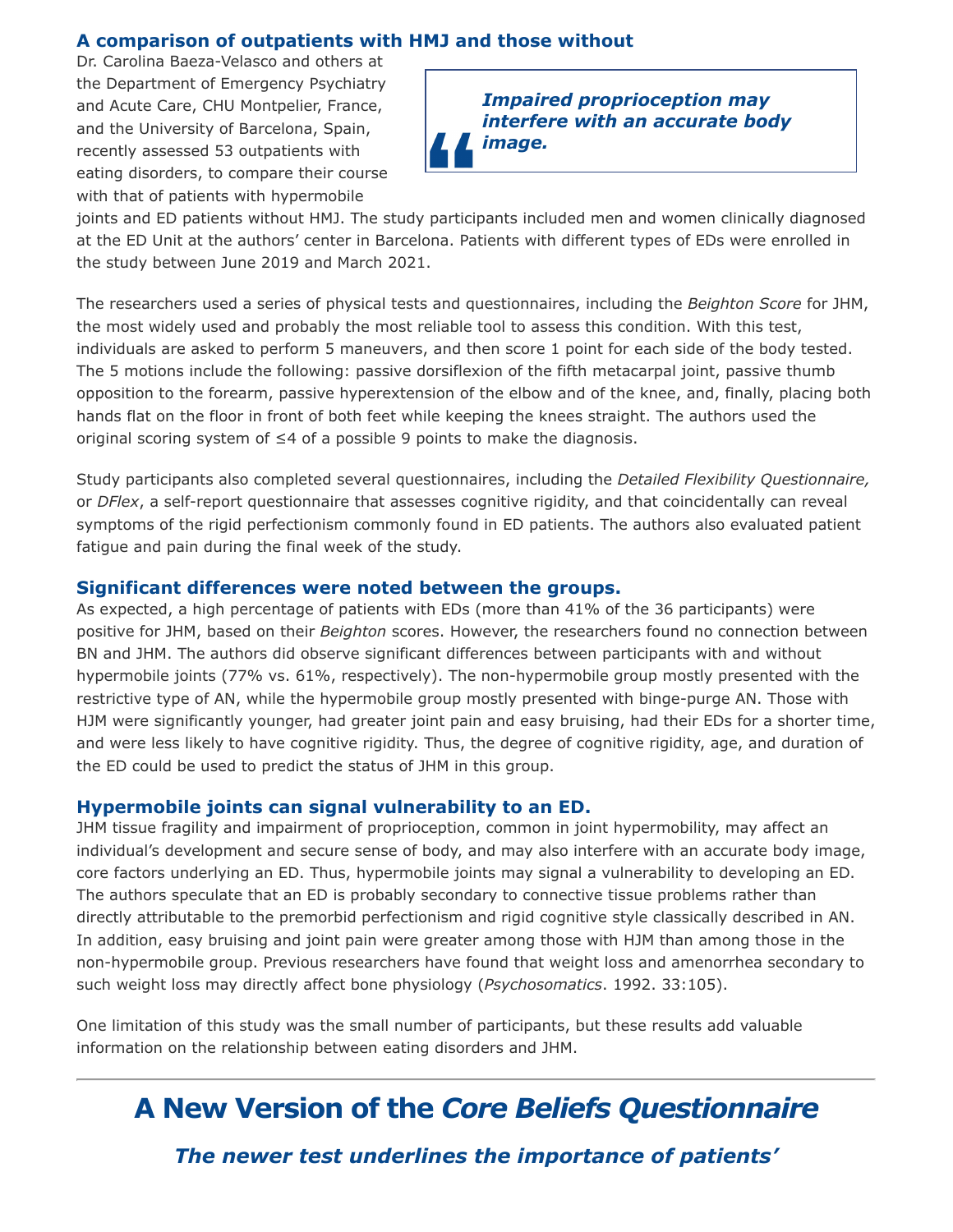## *feelings of self-loathing, feeling abandoned or isolated.*

Our core beliefs are those things that we strongly believe within ourselves, and that affect the way we view every situation and experience in life. In contrast to rational core beliefs, harmful core beliefs can lead to negative thoughts, feelings and behaviors.

For patients with EDs, core beliefs play a key role in maintaining negative cognitive, affective, and behavioral symptom. As a team of Australian authors recently pointed out, Christopher Fairburn et al. hypothesized the transdiagnostic theory of eating disorders, where low self-esteem is one key factor that maintains overvaluation of eating, shape, weight, and perfectionism (*Behav Res Ther*. 2003. 41:509)

The 40-question *Core Beliefs Questionnaire* (*CBQ*) assesses five dimensions important in EDs: selfloathing, unassertive/inhibited behavior, demanding or needing help and support, feeling abandoned/deprived, and having high standards for oneself. Recently, three psychologists from the University of Sydney, Australia, evaluated and revised the CBQ, in an effort to improve the original version (*J Eat Disord.* 2022. 10:18).

Drs. Amaani H. Hatoum, Amy L. Burton, and Maree J. Abbott designed a psychometric evaluation of 763 undergraduate psychology students (71% female; mean age 19 years), who completed a battery of questions online. The authors identified a subgroup of 384 students (82% female) who appeared to have RD symptoms based on responses from the *Eating Disorder Examination Questionnaire* (EDE-Q); 139 students with few reported symptoms served as a control group.

#### **How does the revised questionnaire differ?**

The authors found that participants in the ED-symptomatic subgroup scored significantly higher on the original 40-item *ED-CBQ* total scale than did those in the non-ED subgroup. Participants in the ED symptomatic subgroup also scored significantly higher than the non-ED subgroup on the self-loathing, unassertive, abandoned, and demanding subscales. However, there was no significant difference between the ED-symptomatic and non-ED subgroups on the high standards for self-scales.

The authors report that their results have validated the importance of patients' feelings of self-loathing, feeling abandoned or isolated, believing oneself to be demanding, needing help or being unassertive or emotionally inhibited for individuals reporting clinical or subclinical ED symptoms. The results also provided evidence supporting these ED core beliefs and the presence of eating, weight, and shape concerns and restrictive eating and binge eating.

They noted that their research indicates that although such patients have high or unrelenting standards, they may also be more self-critical than others, and ultimately believe they are failing to meet these standards.

Dr. Hatoum and colleagues note that while the *ED-CBQ* is "a valid, reliable, and efficient way to measure core beliefs," the revised version, *ED-CBQ-R,* may also prove useful in future theoretical and empirical research."

## **Long-term Efficacy of Treatment for Children and Adolescents**

### *A 7-year follow-up study provides some answers.*

Researchers at the Maudsley Hospital in London have reported follow-up outcomes for a group of children and teens first seen, treated, and discharged between 2009 and 2014. Their findings provide a rare and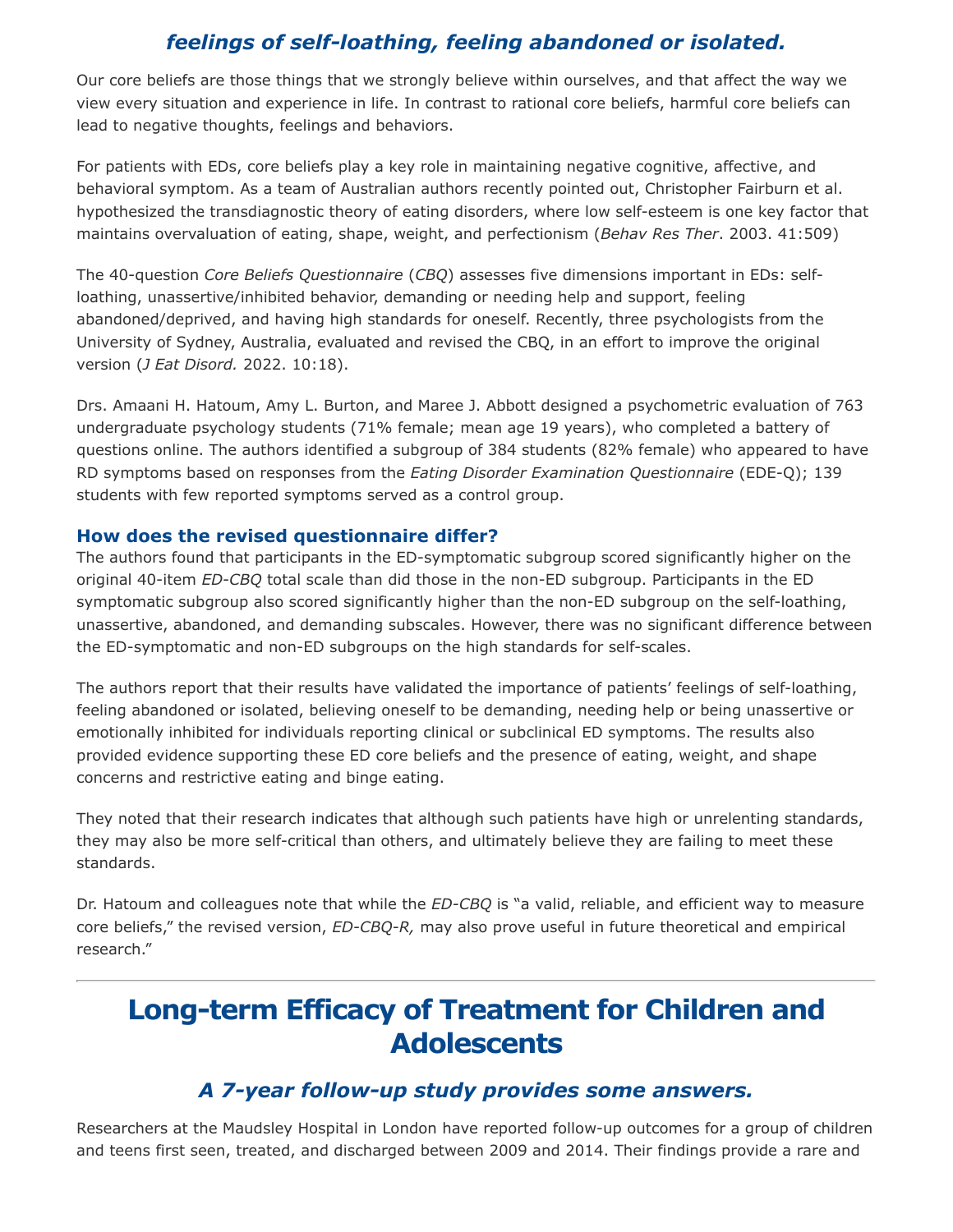valuable look at the long-term effect of evidence-based treatment among these young patients (*J Eat Disord*. 2022. 22:10:14).

Dr. Catherine S. Stewart and colleagues first identified 357 people who had been treated at their specialist ED service (Maudsley Centre for Child and Adolescent Eating Disorders). (The center treats children and adolescents with EDs for an area of Southeast London, servng a population of approximately 2.2 million persons. )

### **Comorbidities arose**

The researchers used several questionnaires at admission and follow-up 7 years later, including the *Eating Disorder Examination Questionnaire* (EDE-Q), *The Work and Social Adjustment Scale* (WSAS), the *Morgan Russell Global Criteria,* the *Moods and Feelings Questionnaire*, and the *Screen for Child Anxiety Related Disorders* (SCARED). More than half (63.8%) of the young patients reported having minimal symptoms or none (26.8%).

Overall, the outcome from ED treatment was good. Only 10 (6.7%) of the final group of 149 (143 females and 6 males, 85% white and 23% black or Middle Eastern) patients reported having a current diagnosis of an eating disorder at the final follow-up.

Interestingly, at follow-up, comorbidities came into view. More than half (53%) did report having other mental health diagnoses. Interference from these diagnoses affected approximately one-third of the study participants, while slightly more than half of the participants reported minimal interference in daily life. During the follow-up period, approximately 70% had sought help for other mental health problems, mainly for anxiety or depression, and 35% had required substantial treatment. More than half reported functioning as well as their peers at work and school, and two-thirds were generally satisfied with their social well-being and quality of life.

The findings highlight the good news that young patients seen in community-based specialist eating disorders services do relatively well after discharge, as reported at long-term follow-up. Symptom and quality of life outcomes were very encouraging, but two-thirds of the young patients were seen for other comorbidities. These findings should provide encouragement, but also highlight the need to facilitate further treatment for comorbid problems.

# **Update**

World Eating Disorders Action Day is observed each year on June 2. This event was developed to bring together people with EDs, their families, friends, caregivers, healthcare professionals, and organizations, to help raise global awareness of eating disorders, to dispel stereotypes, combat stigma over having an ED, and to encourage people with eating disorders to overcome shame and seek help.

This year, more than 200 organizations in more than 50 countries worldwide will hold World Eating Disorders Action Day events. People who have overcome eating disorders are also urged to use social media to share their treatment experiences.

### **Some ways to participate include:**

- Joining the World Eating Disorders Action Day dialogue on social media using hashtags#WorldEatingDisordersDay and #Equity4Eating Disorders.
- Raising awareness of stigmatizing or inaccurate descriptions of EDs by providing feedback to the press, product brands, and other content creators
- Sharing a recovery story featured on The Emily Program's blog or podcast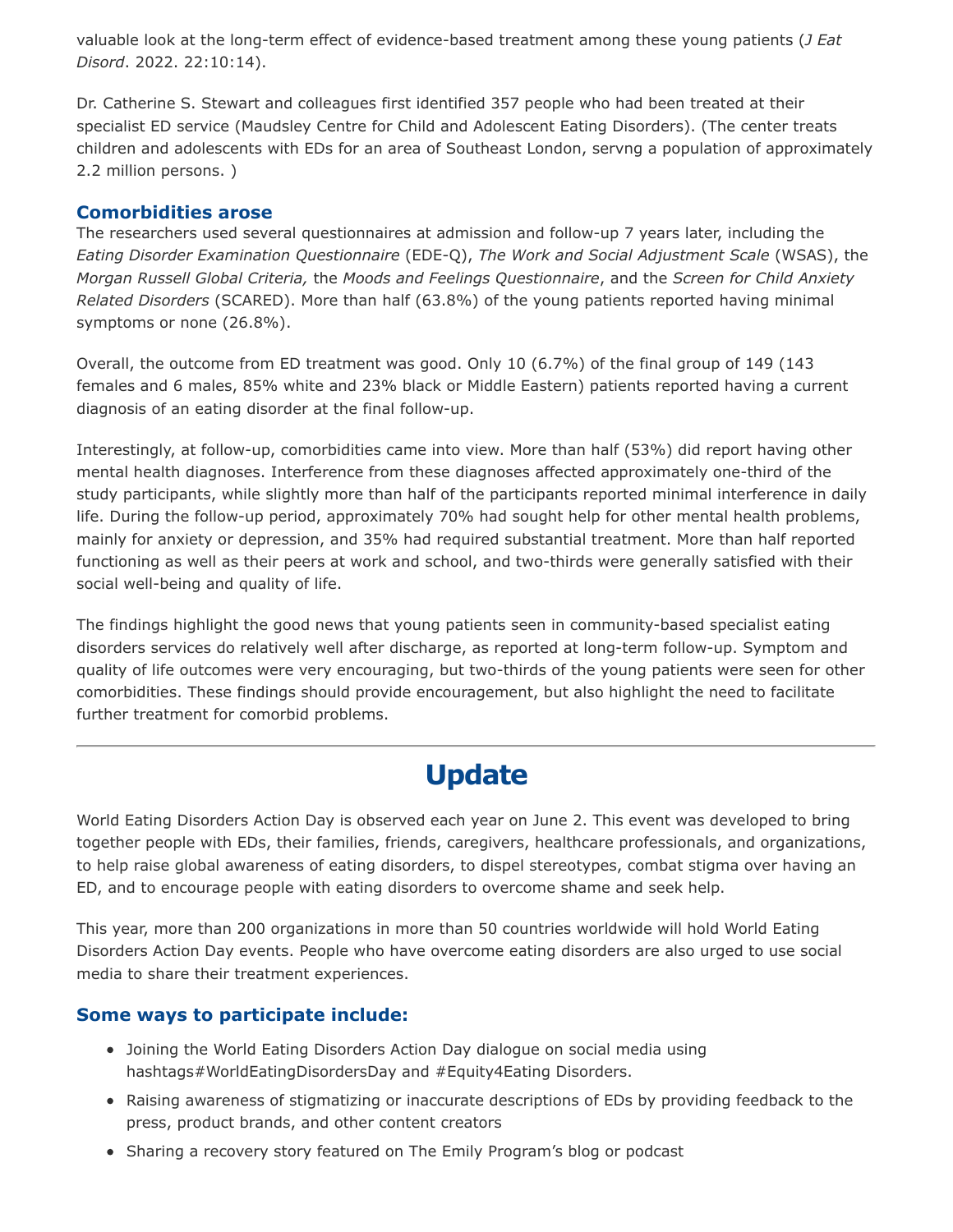**[https://www.emilyprogram.com](https://www.emilyprogram.com/)**. Or, if he or she is comfortable with sharing it, reaching out to tell their own story.

• The World Eating Disorders Action Day website is: **<http://www.worldeatingdisordersday.org/>**.

# **QUESTIONS AND ANSWERS**

## *Acid Reflux or Self-induced Vomiting or...?*

**Q.** I have recently seen two people with bulimia nervosa, one in her teens and one in his mid-20s, who report the same problem involving vomiting after meals. They describe the vomiting as spontaneously occurring from 10 to 15 minutes after they eat. As they have described it, the food comes back up into the mouth and stops there. Often the patient reports chewing the food again, swallowing, and then "throwing up" the food. Is this due to gastric reflux, or even anxiety or is it an eating disorder symptom? (*H.D., Fort Worth, TX*)

**A.** The symptoms you have described suggest rumination disorder, which is now included in the *DSM-5*. It is uncommon, and is usually seen in younger children, and less often in teens and adults. Diagnostic uncertainty about GI reflux or self-induced vomiting, or avoidant restrictive food intake disorder (ARFID) can lead to unneeded tests and delays. And, in this instance, although the symptoms seem to point to reflux, one key pointing to rumination is the delay in symptoms and in vomiting. Usually the symptoms do not appear less than 15 minutes after eating. Regurgitation can then persist for 1 to 2 hours after finishing a meal.

A detailed history is the most important key to the correct diagnosis, but many patients struggle to differentiate between vomiting and regurgitation, according to Drs. Alexander Kusnik and Sarosh Vaqar of Unity Hospital, Rochester, NY (*Stat Pearls Publishing*, 2022). The correct diagnosis of rumination syndrome is often delayed. It appears that contraction of abdominal muscles is a key mechanism of rumination symptoms.

Kusnik and Vaqar suggest an involved workup evaluation of patients with suspected rumination syndrome, including a careful ED history, endoscopy or CT enterography, esophageal manometry, and EMG of the abdominal-thoracic muscles.

However, Murray and colleagues, in a recent review, suggest that in those with typical symptoms and no other known gastrointestinal problems, simply obtaining a careful history may suffice.

+After making the diagnosis, diaphragmatic breathing techniques are the standard treatment approach. Education is clearly also valuable. Once people understand that this condition can be treated without medications or invasive tests, most are relieved about their symptoms and the anxiety over this condition subsides.

**—SC**

## **IN THE NEXT ISSUE**

### **Transitioning from Child and Adolescent Treatment to Adult Services**

Moving from child and adolescent treatment to adult services can be challenging for patients, parents, and healthcare professionals alike. British and Norwegian researchers report ways to help parents and patients assume more responsibilities in adult care. Thoughtful communication and preparation can go far